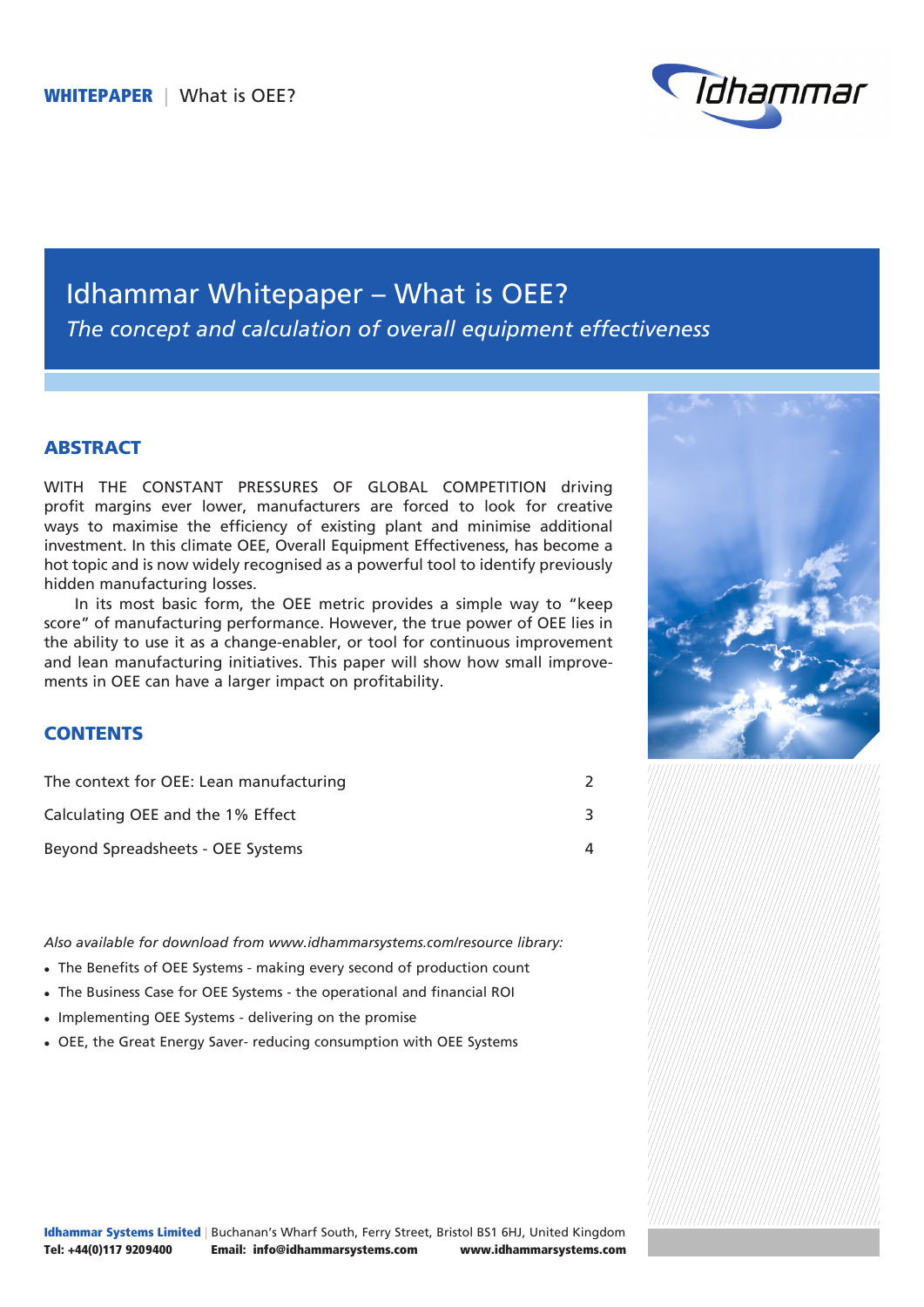# The context for OEE: Lean Manufacturing and TPM



LEAN MANUFACTURING started as the Toyota Production System (TPS), developed by the Toyota Motor Car Company in the 1950s. In basic terms it is a unified, comprehensive set of philosophies, tools, and techniques for improving and optimising discrete manufacturing processes in order to maximise customer value and eliminate waste. There are three key principles in lean manufacturing:

#### 1. Recognising and listening to the voice of the customer

This allows organisations to identify what the customer perceives as added value. It also encourages organisations to conduct value stream mapping to analyse the flow of materials and information required to deliver a product or service.

#### 2. A relentless focus on continuous improvement

In Japanese this is known as *Kaizen*, continuously looking for ways to improve production processes. It can also be referred to as *Operational Excellence*; a philosophy of leadership, teamwork and problem solving resulting in continuous improvement throughout the organisation by focusing on the needs of the customer, empowering employees, and optimising existing activities in the process.

Measuring performance against standard (or performance to standard), is a good way of bench-marking production levels against competitors or industry averages, however as a measurement system it lacks ambition. If production teams are generally meeting their target performance rates, complacency may creep in and continuous improvement is paid lip-service only. A major focus of "lean" is to empower workers, and make production decisions at the lowest level possible in order to fine-tune process improvements.

#### 3. Identifying and eliminating waste from everywhere

This is a process which involves using empirical methods to determine where waste is occurring across the entire production process. This includes reducing inventory stockpiles (known as Kanban), quality defects, idle time, over-production, overprocessing, energy consumption, motion, and transportation.

*Total Productive Maintenance (TPM)* seeks to engage all levels and functions in an organisation to maximise the overall effectiveness of production equipment. Whereas maintenance departments are the traditional centre of preventive maintenance programmes, TPM seeks to involve all departments and levels, from the plant-floor to senior executives, to ensure effective equipment operation.

Lean Manufacturing and TPM require metrics to both identify areas of inefficiency and to provide a way of benchmarking improvements. There are many different approaches to measuring manufacturing efficiency and generally most companies will have some measures already in place. Many now argue that none of these are as comprehensive as the Overall Equipment Effectiveness (OEE) score which should be considered as a fundamental KPI (key performance indicator).



#### How does measuring OEE support Lean Manufacturing?

OEE PROVIDES A WAY TO MEASURE THE EFFECTIVENESS of manufacturing operations from a single piece of equipment to an entire manufacturing plant or several manufacturing plants in a group. In doing so OEE provides a complete picture of where productive manufacturing time and money is being lost and uncovers the true, hidden capability of the factory. It becomes the key manufacturing decision support tool for continuous improvement programmes.

WHITEPAPER | What is OEE? 2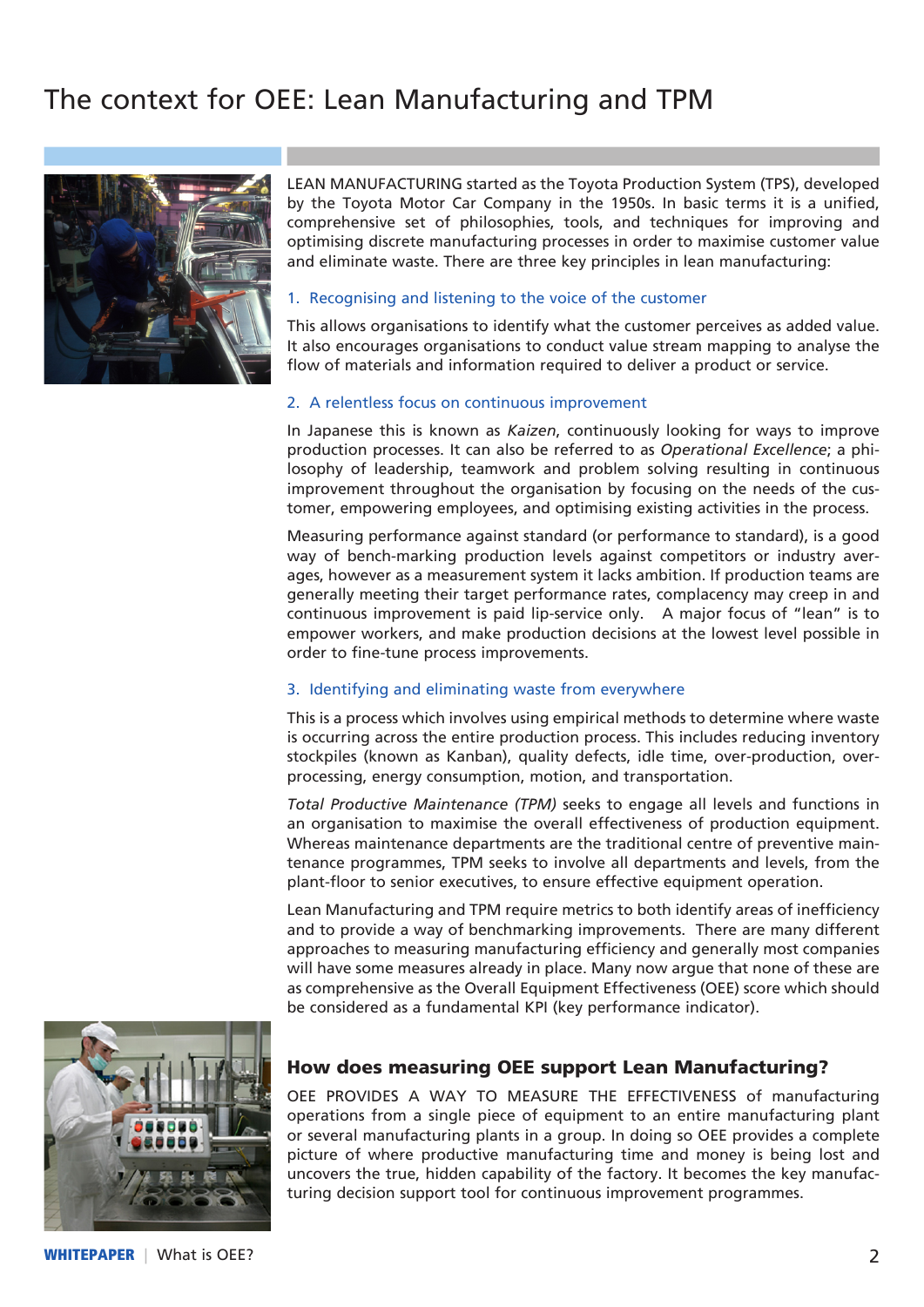THE OEE MEASUREMENT IS MADE UP OF THREE ELEMENTS, each expressed as a percentage and accounting for a different kind of waste in the manufacturing process:

Availability: the time the plant was actually available for production compared to the manufacturing requirements. Losses in this area are due to major breakdowns or extended set up time.

Performance: the rate that actual units are produced compared to the designed output. Losses would be due to slow running speed and minor stoppages and adjustments.

Quality: a measure of good quality, saleable product, minus any waste. Losses for this element would be damaged rejects or products needing re-work.

## OEE = Availability x Performance x Quality.

Measuring OEE can be done simply by capturing five basic pieces of information and then using spreadsheets to calculate the OEE.

- 1. Planned Production Time the intended time in which production is planned.
- 2. Down Time time that the process is not running during planned production.
- 3. Ideal Cycle Time the theoretical minimum needed to produce a single piece.
- 4. Total Pieces the total produced during the planned production time.
- 5. Good Pieces the total product produced that meet quality standards.

#### Calculating OEE – an example

Imagine a factory where a particular production line experiences 2.5 hours down time during 10 hours of planned production; this gives us an availability figure of 7.5/10 hours or 75%. At the same time the line, capable of a cycle time of 1000 pieces an hour is only producing 700 pieces, giving us a performance rate of 70%. Supposing that 30 of those 700 pieces are faulty, the resulting quality element is 96%.

Separately we may not regard each element as too significant, but calculated together they result in an OEE of 50%, or half of what should be expected and giving rise to 50% of potential improvements.

| Availability     | Only 7.5 out of 10 hours                             | 75%        |
|------------------|------------------------------------------------------|------------|
|                  | Performance   Slow running - 700/1000 pieces an hour | 70%        |
| Quality          | Is good, only 30 rejects                             | 96%        |
| <b>OEE Score</b> | Availability (75) x Performance (70) x Quality (96)  | <b>50%</b> |

Working further on this example we would then need to address the two weaker elements; the major breakdowns which appear to result in low availability, and the causes of the poor performance rate. We must however take care not to reduce the high quality in our efforts to improve slow running.

It will be useful to add at this point, (at least to reassure manufacturing engineers), that accurate performance measurement with OEE should also be used to uncover the issues behind each loss. Significant interruptions to production are just as likely to be the result of waiting for raw materials or changeovers as equipment breakdown. Frequently People or Process issues are quicker and cheaper to resolve than equipment re-designs.